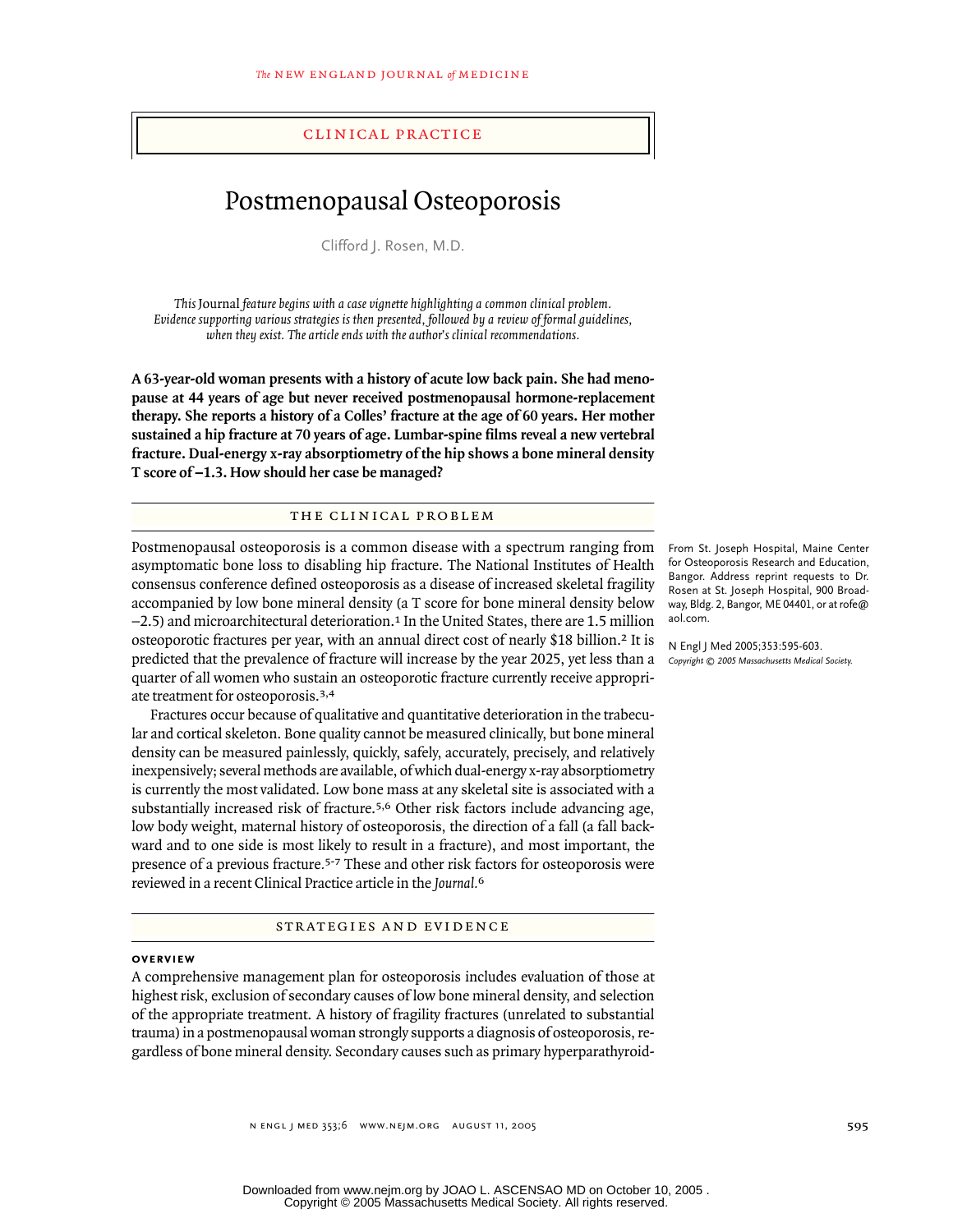ism, vitamin D deficiency due to low intake, lack of exposure to sunlight, or malabsorption, and multiple myeloma should be excluded, particularly if the z score (the number of standard deviations from the mean for an age- and sex-specific reference group) for bone mineral density is depressed (i.e., below  $-2.00$ ). Biochemical markers of bone turnover such as N-telopeptide or osteocalcin rarely help in establishing a diagnosis or selecting treatment, although they may be useful in determining whether there is accelerated bone loss, particularly during the first few years of menopause.

Decision making should also take into account several caveats. Osteoporosis therapy can reduce the risk of fracture by as much as 50 percent, but some women have fractures despite treatment. Also, changes in lifestyle and the use of pharmacologic interventions are lifetime commitments, and therefore cost, compliance with a medication regimen, and safety must be considered in decisions on therapy.8 Moreover, a substantial percentage of osteoporotic fractures occur in women who have T scores above  $-2.5$ . (A T score is the number of standard deviations the bone-mineral-density measurement is above or below the young-normal mean bone density.) In some cases, there is a substantial discrepancy between the spine and hip T scores. Thus, decisions with regard to treatment should not be based solely on bone mineral density.

## **planning an intervention strategy**

Therapy for postmenopausal osteoporosis is considered to be primary prevention when it is prescribed for those at risk without a T score below -2.5 or a history of fragility fracture and is considered to be treatment for those with established disease, including previous osteoporotic fracture, markedly reduced bone mineral density, or both.<sup>9</sup> The choice of an appropriate regimen will depend on whether the therapy is designed principally to prevent bone loss in patients with osteopenia (a T score between  $-1$  and  $-2.5$ ) or to reduce the likelihood of a first or subsequent fracture in patients with osteoporosis.

## **nonpharmacologic options**

Calcium supplementation should be adjunctive treatment for all women with established osteoporosis and must be part of any preventive strategy to ameliorate bone loss. Increased calcium intake reduces the hyperparathyroidism associated with advancing age and can enhance mineralization of

newly formed bone. A recent meta-analysis of 15 calcium intervention trials involving healthy women and postmenopausal women with osteoporosis demonstrated an increase of nearly 2 percent in spine bone mineral density after two years, although the risk of vertebral and nonvertebral fracture was not reduced to a statistically significant level.10 A total calcium intake of 1200 to 1500 mg per day (through diet, supplements, or both) is recommended for all postmenopausal women.<sup>9</sup>

Vitamin D is essential for skeletal maintenance and enhancement of calcium absorption. Dietary insufficiency of this vitamin is a growing problem, with as many as two thirds of patients with hip fracture classified as having a deficiency of vitamin D (defined as a serum 25-hydroxyvitamin D [25(OH) vitamin D] level below 15 ng per milliliter [37.4 nmol per liter]).11 Elderly persons with chronic conditions that require assisted-living situations are particularly vulnerable to vitamin D deficiency because of lack of adequate exposure to sunlight. One large trial showed a reduction of 33 percent in hip fracture among nursing home residents who were randomly assigned to receive calcium supplements and vitamin D, as compared with those given placebo.12 In another trial, treatment with a single oral dose of 100,000 IU of vitamin  $D_3$  every four months reduced nonvertebral fractures by nearly a third among elderly people who are able to walk.13 Similarly, among older men and women in New England, calcium citrate (500 mg per day) and vitamin  $D<sub>3</sub>$  (700 IU per day) reduced the risk of nonvertebral fracture.14 There is strong evidence that vitamin D supplementation enhances muscle strength and reduces the risk of falling.15 Table 1 lists the various forms of calcium and vitamin D supplements.

Counseling with regard to avoidance of smoking and excessive alcohol intake is routinely warranted, particularly since smoking and alcohol intake have been linked in some studies to greater fracture risk.

#### *Physical Activity*

Bed rest or immobility due to other causes can result in rapid bone loss. Moreover, the number of falls and the percentage of falls that result in fracture increase with age.16 A recent Cochrane metaanalysis found that muscle strengthening, balance training, assessment of the home for hazards, withdrawal of psychotropic medications, and the use of a multidisciplinary program to assess risk factors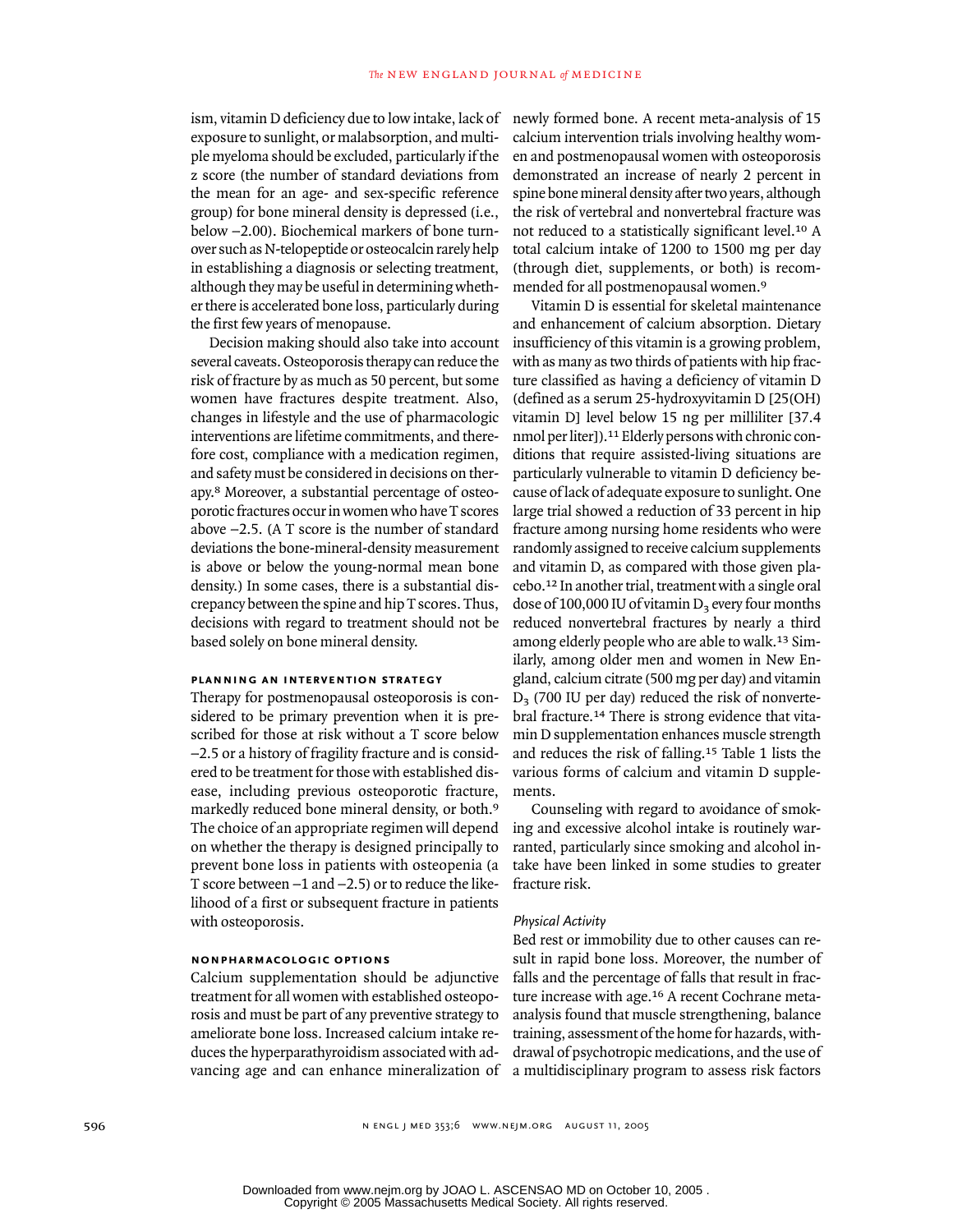| Table 1. Calcium and Vitamin D Supplementation for Postmenopausal Women.* |                                          |                                |                           |                                                                              |  |  |  |  |
|---------------------------------------------------------------------------|------------------------------------------|--------------------------------|---------------------------|------------------------------------------------------------------------------|--|--|--|--|
| <b>Supplement</b>                                                         | Preparation                              | <b>Recommended Daily Total</b> | <b>Frequency of Doses</b> | Comment                                                                      |  |  |  |  |
| Calcium                                                                   |                                          | 1200-1500 mg                   |                           | Two or three times daily Side effects: nausea, constipation                  |  |  |  |  |
| Calcium carbonate                                                         |                                          | 200-600 mg                     |                           | Two or three times daily Food enhances absorption                            |  |  |  |  |
|                                                                           | Caltrate                                 | 600 mg                         | Twice daily               | With or without vitamin D, at a dose of<br>200 IU; food enhances absorption; |  |  |  |  |
|                                                                           | OsCal                                    | 250-600 mg                     | Two or four times daily   | Fasting enhances absorption; with or<br>without vitamin D                    |  |  |  |  |
|                                                                           | Tums                                     | 200-500 mg                     |                           | Two or three times daily Available as chewable antacid tablets<br>and pills  |  |  |  |  |
|                                                                           | Viactiv                                  | 500 mg                         | Twice daily               | Available as flavored "chews"; with vi-<br>tamin D <sup>+</sup>              |  |  |  |  |
| Calcium lactate                                                           |                                          | $42 - 84$ mg                   | Five or six times daily   | Requires taking many tablets very often                                      |  |  |  |  |
| Calcium citrate                                                           |                                          |                                |                           |                                                                              |  |  |  |  |
|                                                                           | Citracal                                 | 200-500 mg                     | Two or four times daily   | With or without vitamin D, at a dose of<br>200 IU; food enhances absorption; |  |  |  |  |
| Calcium<br>phosphate                                                      | Posture                                  | 600 mg                         | Twice daily               | Posture is the only calcium phosphate<br>preparation available               |  |  |  |  |
| Vitamin D                                                                 | 600-800 IU (15-20 $\mu$ g) daily         | Daily                          | Taken any time of the day |                                                                              |  |  |  |  |
|                                                                           | Multivitamin                             | 400 IU per pill                | Daily or twice daily      | Good absorption; may contain vitamin<br>$D_2$ or $D_3$                       |  |  |  |  |
|                                                                           | Vitamin D                                | 400 IU per pill                | Daily or twice daily      | Good absorption                                                              |  |  |  |  |
|                                                                           | Calcium with vitamin D <sup>+</sup>      | 125-400 IU per pill            | Daily or twice daily      | The dose of vitamin D varies in differ-<br>ent supplements                   |  |  |  |  |
|                                                                           | Ergocalciferol (vitamin D <sub>2</sub> ) | 50,000 IU per capsule          | Once weekly               | For vitamin D deficiency, vitamin $D_3$ is<br>preferred                      |  |  |  |  |
|                                                                           | Cholecalciferol (vitamin $D_3$ ) $\pm$   | 50,000 IU per capsule          | Once weekly               | For vitamin D deficiency                                                     |  |  |  |  |

\* Adequate intake of vitamin D for older postmenopausal women, as established by the Institute of Medicine in 1997, is 600 IU daily; persons living in northern latitudes often have lower serum vitamin D levels and are thought to require 800 IU daily. The recommended daily totals are for elemental calcium and elemental vitamin D.

† Often calcium supplements contain vitamin D, but the dose and type of vitamin D vary (e.g., 125 IU to 400 IU per tablet). Similarly, vitamin D supplements often include calcium at various doses (e.g., 125 mg to 500 mg per tablet). Supplements need to be examined carefully by both the patient and the provider, so that proper doses are administered.

 $\ddagger$  Vitamin D<sub>3</sub> is preferred for replacement in persons with vitamin D deficiency, because it can be measured more accurately than D<sub>2</sub> and is absorbed better. However, high doses (e.g., 50,000 IU) can be difficult to obtain. Vitamin D<sub>2</sub> is derived from plant sources. It can be obtained from most formularies and pharmacies. Regardless of the type of vitamin D, treatment with high doses should not continue beyond three months and should be followed by a repeated measurement of the serum 25(OH)vitamin D level. If supplementation is successful in raising the serum level, a dose of 800 IU per day is used for maintenance. If supplementation is unsuccessful and the assay is valid, then consideration should be given to malabsorption, particularly gluten enteropathy.

all protect against falls.17,18 Another approach is to pad the hip with a hip protector to reduce trauma during a fall; although patient compliance with this strategy is generally poor, when used properly, the strategy has been reported to reduce the risk of hip fracture.19 Regular physical activity, including aerobic, weight-bearing, and resistance exercise, is effective in increasing bone mineral density of the spine and strengthening muscle mass in postmenopausal women, but there are no large trials establishing whether these interventions reduce the fracture risk.<sup>20</sup>

## **pharmacologic options**

There is abundant evidence that an aggressive intervention program can reduce the risk of fracture and improve the quality of life among postmenopausal women with osteoporosis. Several pharmacologic options are available, and these can be classified according to their mechanism of action. The two main classes of drugs used to treat osteoporosis are antiresorptive agents (agents that block bone resorption by inhibiting the activity of osteoclasts) and anabolic agents (agents that stimulate bone formation by acting primarily on osteoblasts).

n engl j med 353;6 www.nejm.org august 11, 2005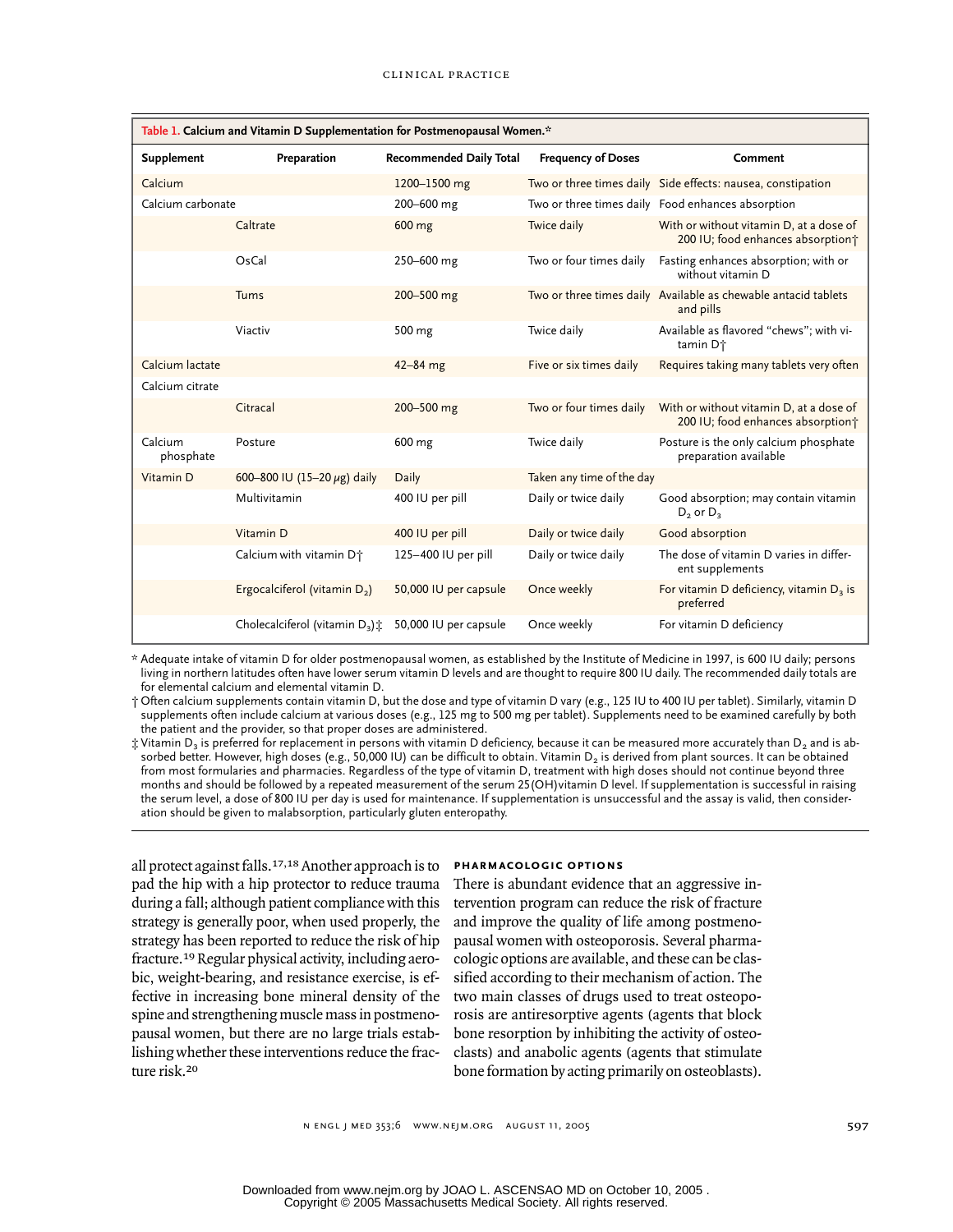Table 2 is a review of agents for the treatment of osteoporosis that have been approved by the Food and Drug Administration.

### *Antiresorptive Agents*

By suppressing osteoclast activity, antiresorptive agents slow the remodeling cycle, thereby enhancing mineralization of the bone matrix and potentially stabilizing the trabecular microarchitecture.<sup>21</sup> These agents increase bone mineral density in women with osteopenia or osteoporosis and reduce the risk of fracture in women with osteoporosis, although efficacy varies among the agents<sup>22</sup> (Table 2). *Postmenopausal Hormone-Replacement Therapy* Hormone-replacement therapy was once considered the primary therapy for postmenopausal women with osteoporosis. Estrogen slows bone resorption by blocking cytokine signaling to the osteoclast, increases bone mineral density, and reduces the incidence of new vertebral fractures by nearly 50 percent.23 Treatment with low-dose conjugated estrogens (0.3 or 0.45 mg per day) or ultra-low-dose estradiol (0.014 mg per day) also increases bone mineral density, but the antifracture efficacy of these therapies has not been established.24,25 Among women in the Women's Health Initiative trial, in

| Table 2. Medications Approved by the Food and Drug Administration for the Treatment or Prevention of Postmenopausal Osteoporosis.* |                                                      |                                                                             |                                                                    |                                                                           |  |  |  |
|------------------------------------------------------------------------------------------------------------------------------------|------------------------------------------------------|-----------------------------------------------------------------------------|--------------------------------------------------------------------|---------------------------------------------------------------------------|--|--|--|
| <b>Drug</b>                                                                                                                        | Method of<br><b>Administration and Dose</b>          | <b>Reduction in Risk</b><br>of Fracture                                     | <b>Side Effect</b>                                                 | <b>FDA Approval</b>                                                       |  |  |  |
| Bisphosphonates                                                                                                                    | Oral                                                 |                                                                             | Esophagitis, myalgias                                              | For treatment and prevention;                                             |  |  |  |
| Alendronate                                                                                                                        | 35-70 mg weekly, 5-10 mg<br>daily                    | Vertebral, nonvertebral,<br>and hip fracture                                |                                                                    |                                                                           |  |  |  |
| Risedronate                                                                                                                        | 30-35 mg weekly, 5 mg daily Vertebral, nonvertebral, | and hip fracture                                                            |                                                                    |                                                                           |  |  |  |
| Ibandronate                                                                                                                        | 150 mg monthly, 2.5 mg daily Vertebral fracture      |                                                                             | First doset:                                                       |                                                                           |  |  |  |
| <b>SERM</b>                                                                                                                        | Oral                                                 |                                                                             |                                                                    | For treatment and prevention                                              |  |  |  |
| Raloxifene                                                                                                                         | 60 mg daily                                          | Vertebral fracture only                                                     | Hot flashes, nausea,<br>DVT, leg cramps                            |                                                                           |  |  |  |
| Anabolic agents                                                                                                                    | Subcutaneous, daily                                  |                                                                             |                                                                    |                                                                           |  |  |  |
| $PTH (1-34)$ (teri-<br>paratide)                                                                                                   | $20 \mu g$                                           | Vertebral and nonvertebral<br>fracture                                      | Hypercalcemia, nausea,<br>leg cramps                               | Approved for treatment only;<br>generally used for severe<br>osteoporosis |  |  |  |
| Calcitonin                                                                                                                         | Subcutaneous or nasal,<br>100-200 IU                 | Vertebral fracture only                                                     | Nasal stuffiness, nausea                                           | Approved for treatment only                                               |  |  |  |
| Estrogens                                                                                                                          | Oral or transdermal                                  |                                                                             | Risk of DVT, risk of car-<br>diovascular disease,<br>breast cancer | Approved for prevention only                                              |  |  |  |
| Conjugated<br>equine<br>estrogens                                                                                                  | Oral, 0.30-1.25 mg daily                             | Vertebral, nonvertebral,<br>and hip fracture (at<br>dose of 0.625 mg daily) |                                                                    |                                                                           |  |  |  |
| 17 $\beta$ -estradiol¶                                                                                                             | Oral, 0.025-0.10 mg, or<br>transdermal twice weekly  | No data from randomized,<br>controlled trials                               |                                                                    | For prevention only                                                       |  |  |  |
|                                                                                                                                    | Ultra-low-dose (0.014 mg/<br>day, given weekly)      | No data available                                                           |                                                                    |                                                                           |  |  |  |

\* All agents approved for treatment have demonstrated efficacy in reducing fractures, as determined in randomized, placebo-controlled trials with fracture as the primary end point. DVT denotes deep-vein thrombosis, SERM selective estrogen-receptor modulator, and PTH parathyroid hormone.

† There has been limited post-marketing experience with ibandronate for prevention.

‡ There may be a response to the first dose at 150 mg consisting of myalgias, joint aches, and low-grade fever, which is similar to a response to the first intravenous administration of bisphosphonates containing nitrogen.

The use of calcitonin is not generally recommended.

¶A reduction in the risk of hip fracture has not been established for 17*b*-estradiol in a randomized, controlled trial.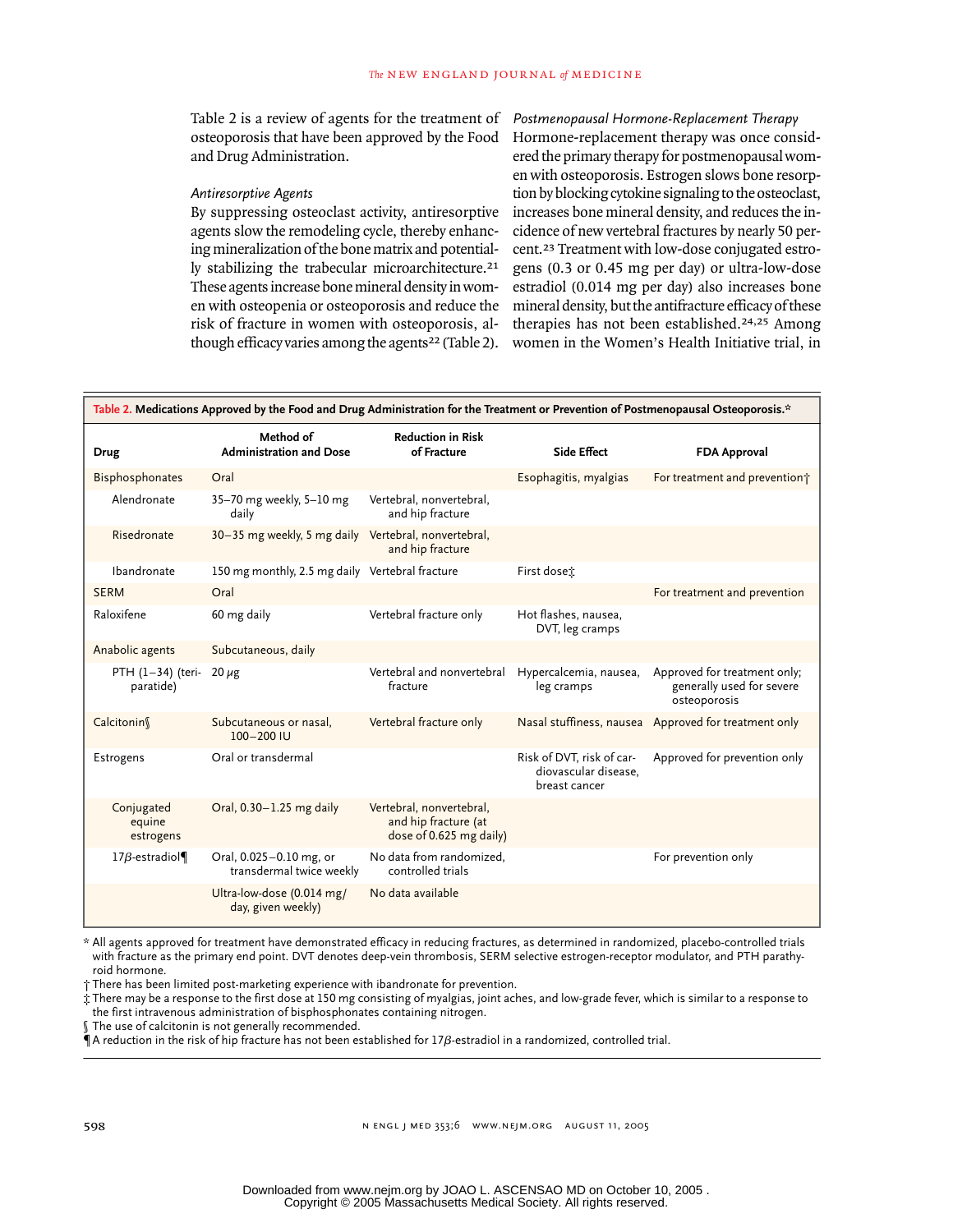those randomly assigned to receive conjugated estrogens, with or without a progestin, the reduction in hip fracture was 33 percent.26 Discontinuation of estrogen results in measurable bone loss, although it is not certain whether discontinuation results in a greater fracture risk than continuation.27 Recent concern about the nonskeletal risks associated with long-term use of estrogen (including the risk of breast cancer and the risk of cardiovascular disease), coupled with the availability of other drugs to treat osteoporosis has markedly lessened enthusiasm for hormone-replacement therapy in the treatment and prevention of osteoporosis.

#### *Selective Estrogen-Receptor Modulators*

A selective estrogen-receptor modulator such as raloxifene inhibits bone resorption through the same mechanism as do estrogens.28 Raloxifene increases spine bone mineral density slightly and decreases the risk of vertebral fracture by 40 percent in women with osteoporosis, but it has no effect on the risk of nonvertebral fracture.29 The risk of breast cancer is reduced with long-term use of raloxifene, although the drug is not approved for this indication.30 New selective estrogen-receptor modulators are currently in phase 2 and 3 clinical trials.

#### *Bisphosphonates*

The bisphosphonates are the most widely prescribed antiresorptive agents and are often considered first-line therapy for the treatment of postmenopausal osteoporosis. These agents suppress resorption by inhibiting the attachment of osteoclasts to bone matrix and enhancing programmed cell death. First-generation bisphosphonates include etidronate and clodronate; neither drug is approved for the treatment of osteoporosis. Alendronate and risedronate, two second-generation nitrogen-containing bisphosphonates, have been shown in randomized trials to increase bone mineral density in postmenopausal women with osteopenia or osteoporosis; in women with osteoporosis, they have been shown to reduce the incidence of hip, vertebral, and nonvertebral fracture by nearly 50 percent, particularly during the first year of treatment.22,31-34 As is the case with other antiresorptive drugs, increases in bone mineral density with alendronate or risedronate account for a small fraction of their antifracture efficacy.8 Hence, follow-up measurements by dual-energy x-ray absorptiometry may substantially underestimate the reduction in fracture risk.

Recent data have shown that alendronate can be safely administered for at least seven years without adversely affecting bone strength.35 Moreover, discontinuation of long-term (five years or more) alendronate therapy results in minimal bone loss over the ensuing three to five years.27,35 Alendronate or risedronate once weekly has been shown to reduce the rate of drug-induced esophagitis, as compared with daily doses. In a recent one-year head-to-head study, alendronate increased spine and hip bone mineral density slightly more than risedronate, although the clinical significance of this finding is uncertain.<sup>36</sup>

Other bisphosphonates are available off-label or are being studied for the treatment of osteoporosis. Intravenous pamidronate has been used to treat women who cannot tolerate oral bisphosphonates; however, its efficacy in reducing fracture has not been established. Acute and delayed hypersensitivity reactions can occur with intravenous pamidronate, and its use is contraindicated in patients with vitamin D deficiency, since the drug can cause a precipitous drop in serum calcium levels.37 In 2005, ibandronate, at a dose of 2.5 mg daily or 150 mg monthly, was approved by the Food and Drug Administration (FDA) for both the prevention and treatment of postmenopausal osteoporosis. Daily ibandronate has been shown to reduce significantly the incidence of vertebral fracture in women with osteoporosis and to reduce the incidence of nonvertebral fracture in women with severe osteoporosis (T score, below –3.0).38 Intravenous zoledronate, which is approved for the treatment of malignant hypercalcemia, multiple myeloma, and skeletal metastases, can suppress bone resorption and increase bone mineral density in postmenopausal women for as long as one year after a single 4-mg dose.39 Phase 3 trials are under way to evaluate the safety and efficacy of this drug in reducing osteoporotic fracture.

#### *Calcitonin*

Calcitonin is an endogenous peptide that partially inhibits osteoclast activity. Nasal calcitonin and subcutaneous calcitonin are approved for the treatment of postmenopausal osteoporosis. Although treatment of women with osteoporosis with nasal calcitonin at a dose of 200 IU per day has been shown to reduce the incidence of vertebral (but not nonvertebral) fracture in a single randomized trial, methodologic flaws in the study have limited enthusiasm for this agent.40 In placebo-controlled studies, na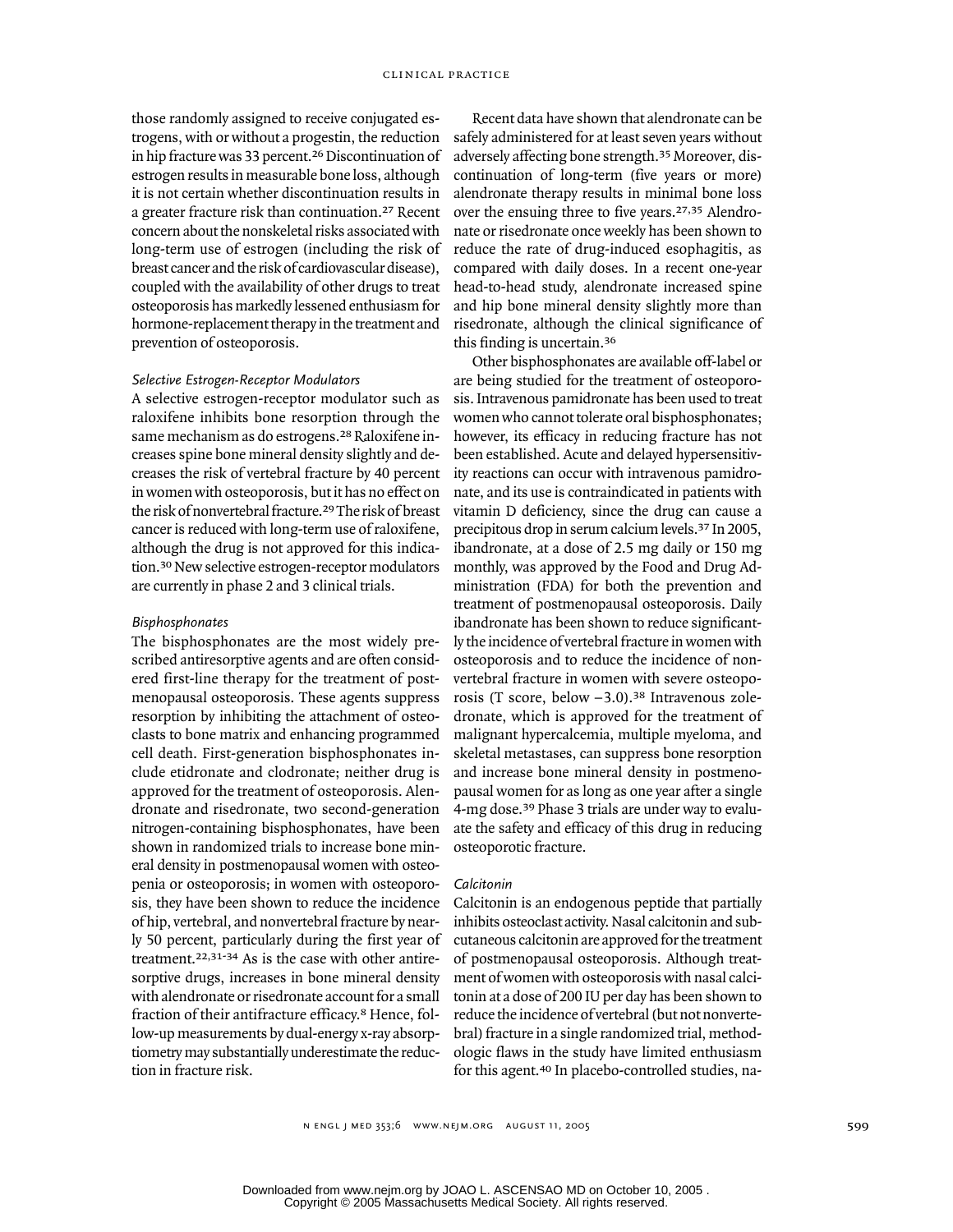sal calcitonin has reduced the pain associated with new spine fractures, although it is now considered preferable to treat osteoporosis with more potent agents and to manage pain separately.<sup>41</sup>

#### *Strontium Ranelate*

Strontium ranelate is orally administered and stimulates calcium uptake in bone while inhibiting bone resorption. In a randomized trial in postmenopausal women with osteoporosis, daily strontium ranelate reduced the risk of vertebral fracture by 40 percent.<sup>42</sup> However, a significant reduction in nonvertebral fracture was observed only in a post hoc analysis of a small subgroup of women.42 This drug was recently approved by European regulatory agencies, but it is not currently approved by the FDA.

### *Anabolic Agents*

The prototypical anabolic drug is sodium fluoride, which was widely used in the 1970s and 1980s because of its ability to stimulate the formation of new bone. However, a randomized trial in 1990 established that despite dramatic increases in bone mineral density, the risk of nonvertebral fracture actually increased with the use of fluoride.43 In 2002, synthetic parathyroid hormone (1–34) (teriparatide) was the first anabolic agent approved by the FDA for the treatment of postmenopausal osteoporosis. Unlike antiresorptive agents, parathyroid hormone stimulates bone remodeling by increasing bone formation. In a large randomized trial involving postmenopausal women with severe osteoporosis, 20 µg of parathyroid hormone per day administered subcutaneously markedly increased bone mineral density and reduced vertebral and nonvertebral fractures by more than 50 percent.44 However, the trial was stopped after 20 months because of concern about the development of osteosarcoma in rats treated with high doses of parathyroid hormone (1–34). As a result, a "black-box" warning was added to the teriparatide label. However, retrospective studies have found no association between osteosarcoma and primary or secondary hyperparathyroidism in humans, and no cases of osteosarcoma have been reported in the more than 200,000 patients treated with parathyroid hormone. The current recommendation is that parathyroid hormone therapy should be limited to persons with moderateto-severe osteoporosis and that the duration of therapy should not exceed two years. Parathyroid hormone (1–34) is well tolerated, although mild but asymptomatic hypercalcemia (i.e., a serum calcium

level between 10.5 and 11.0 mg per deciliter [2.6 and 2.8 mmol per liter]) can occur rarely. Cost and the requirement of subcutaneous administration are major limiting factors.

#### *Combination Therapy*

Although studies have suggested that combining antiresorptive agents may slightly increase bone mineral density as compared with monotherapy, there are no data to indicate that combination therapies are superior for reducing the risk of fracture.27,45 There is also no evidence that combining parathyroid hormone with an antiresorptive drug results in additive or synergistic effects,46,47 but concurrent use of cyclic parathyroid hormone (i.e., daily parathyroid for 3 months followed by no treatment for 3 months for a period of 15 months) with alendronate may be just as effective as daily parathyroid hormone with alendronate.48 Nevertheless, bone loss will occur after the discontinuation of parathyroid hormone, but it can be prevented if this therapy is followed by treatment with an antiresorptive drug such as alendronate.49,50

## areas of uncertainty

The optimal timing and type of preventive therapy are still not clearly defined. Many postmenopausal women have T scores between  $-1.0$  and  $-2.5$  but no other risk factors. Postmenopausal hormonereplacement therapy, once considered the best preventive approach for these women, is no longer recommended in light of the associated risks reported in the Women's Health Initiative trial.26 Bisphosphonates prevent bone loss in women with osteopenia and can be used as prophylaxis, but cost-effectiveness and concerns about the effects on skeletal mineralization over decades may be limiting factors.22 Studies such as the extension of the Fracture Intervention Trial (evaluating alendronate) have provided some reassurance with regard to long-term use.<sup>35</sup>

Also uncertain is the appropriate care for patients who continue to have fractures despite aggressive pharmacologic intervention. Whether new agents such as the synthetic antibody to the receptor activator of nuclear factor-*k*B ligand (AMG 162) or strontium ranelate will be effective in preventing new fractures in such patients needs to be tested.42,51 Finally, controversy persists about the use of vertebroplasty or kyphoplasty, procedures that introduce material to expand compressed vertebrae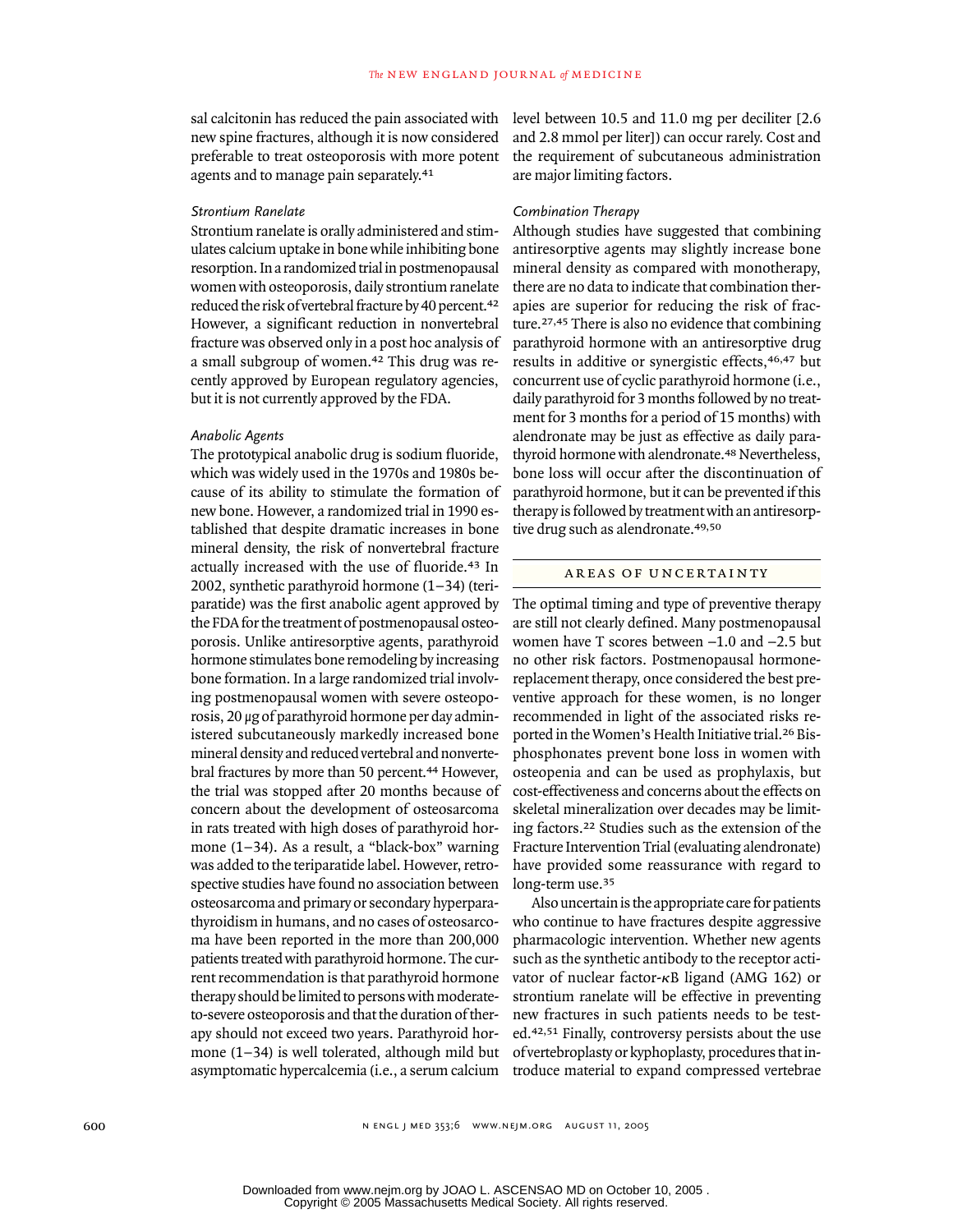| Table 3. Recommended Regimens for the Prevention and Treatment of Postmenopausal Osteoporosis.* |                                                                                                                          |                                                                                                                                               |                                             |  |  |  |  |
|-------------------------------------------------------------------------------------------------|--------------------------------------------------------------------------------------------------------------------------|-----------------------------------------------------------------------------------------------------------------------------------------------|---------------------------------------------|--|--|--|--|
| Organization                                                                                    | Whom to Treat                                                                                                            | Nonpharmacologic Intervention                                                                                                                 | Pharmacologic Intervention                  |  |  |  |  |
| <b>National Osteoporosis</b><br>Foundation                                                      | T score below -2.0 with no risk factors<br>T score below -1.5 with one or more risk factors<br>Any spine or hip fracture | 1200 mg calcium daily<br>400-800 IU vitamin D daily<br>Regular weight-bearing exercise                                                        | Antiresorptive agents or<br>anabolic agents |  |  |  |  |
| American Association of<br>Clinical Endocrinology                                               | T score below -2.5<br>T score below -1.5 with fractures                                                                  | 1200 mg calcium daily<br>400-800 IU vitamin D daily<br>Weight-bearing physical activity                                                       | Antiresorptive or anabolic<br>agents        |  |  |  |  |
| U.S. Surgeon General's<br>Pyramid Approach†                                                     | No recommendations                                                                                                       | 1200 mg calcium daily<br>600-800 IU vitamin D daily<br>Regular weight-bearing activity<br>(30 minutes daily)<br>Strength and balance training | Antiresorptive agents or<br>anabolic agents |  |  |  |  |

\* Data in this table are from the National Osteoporosis Foundation (2003),54 Hodgson et al. (2001),55 and the Office of the Surgeon General (2004).9 T scores are the number of standard deviations the bone-mineral-density measurement is above or below the young-normal mean bone mineral density.

† The pyramid approach consists, in ascending order, of lifestyle changes, the identification of a secondary cause of osteoporosis, and pharmacotherapy.

and reduce the pain associated with new fractures. Both the absence of randomized, placebo-controlled trials and concerns about the mechanical strength of adjacent vertebrae after these procedures preclude making recommendations for their use.52,53

## guidelines

Several professional societies and government agencies have provided guidelines for treatment options (Table 3).

#### **SUMMARY** and recommendations

A careful history taking and physical examination that address risk factors for or signs of osteoporosis (particularly previous fragility fractures, height loss, or both, as well as possible secondary causes of bone loss) combined with measurement of bone mineral density should guide therapeutic decisions. Given the high prevalence of low levels of 25(OH) vitamin D in women with osteoporosis, measurement of a serum 25(OH) vitamin D level by a reliable laboratory is reasonable. Treatment plans for a patient such as the woman in the vignette should include calcium supplementation to a level of at least 1200 mg per day and 800 IU of vitamin D, as well as pharmacologic therapy. I would start with an oral bisphosphonate (alendronate or risedronate) once weekly or ibandronate once monthly, given the documented reductions in the incidence of hip and vertebral fracture with these agents. Alternatively, one could consider parathyroid hormone (1–34) for two years if a patient cannot tolerate a bisphosphonate or has had multiple fractures, although with this regimen, cost and compliance need to be taken into consideration. Irrespective of the choice of therapy, careful follow-up, with attention to pain, lifestyle, and risk factors for future fracture, is necessary.

Supported by grants from the National Institutes of Health (NIH AR45433 and NIH N01-AR-3-22687).

#### **references**

**1.** NIH Consensus Development Panel on Osteoporosis Prevention, Diagnosis, and Therapy. Osteoporosis prevention, diagnosis, and therapy. JAMA 2001;285:785-95.

**2.** Gabriel SE, Tosteson AN, Leibson CL, et al. Direct medical costs attributable to osteoporotic fractures. Osteoporos Int 2002; 13:323-30. **3.** Bahl S, Coates PS, Greenspan SL. The

management of osteoporosis following hip fracture: have we improved our care? Osteoporos Int 2003;14:884-8.

**4.** Cuddihy MT, Gabriel SE, Crowson CS,

et al. Osteoporosis intervention following distal forearm fractures: a missed opportunity? Arch Intern Med 2002;162:421-6.

**5.** Cummings SR, Nevitt MC, Browner WS, et al. Risk factors for hip fracture in white women. N Engl J Med 1995;332:767-73. **6.** Raisz LG. Screening for osteoporosis.

N Engl J Med 2005;353:164-71. **7.** Pinilla TP, Boardman KC, Bouxsein ML,

Myers ER, Hayes WC. Impact direction from a fall influences the failure load of the proximal femur as much as age-related bone loss. Calcif Tissue Int 1996;58:231-5.

**8.** Cummings SR, Karpf DB, Harris F, et al. Improvement in spine bone density and reduction in risk of vertebral fractures during treatment with antiresorptive drugs. Am J Med 2002;112:281-9.

**9.** Office of the Surgeon General. Bone health and osteoporosis: a report of the Surgeon General. Rockville, Md.: Department of Health and Human Services, 2004:436. **10.** Shea B, Wells G, Cranney A, et al. Metaanalyses of therapies for postmenopausal osteoporosis. VII. Meta-analysis of calcium supplementation for the prevention of post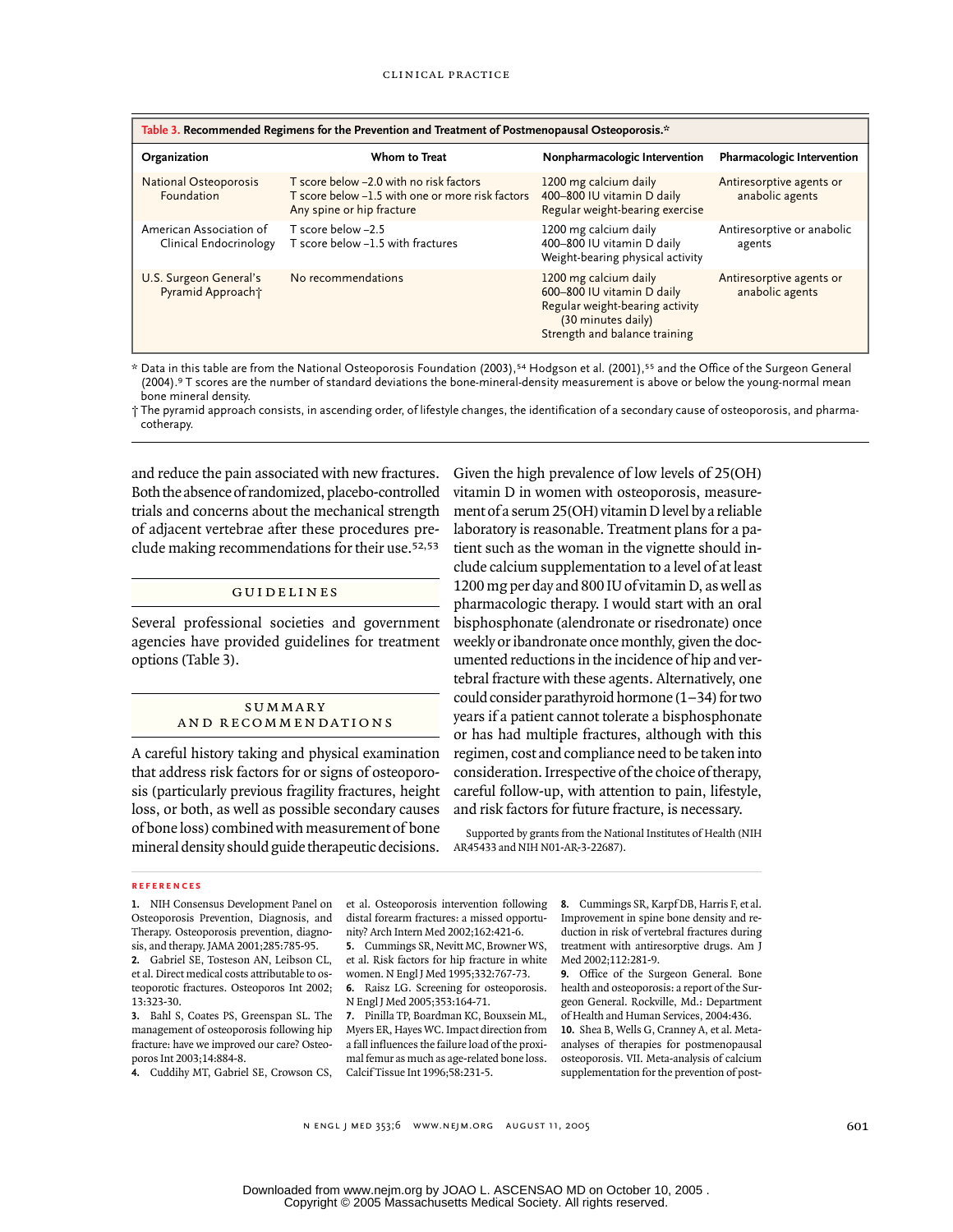menopausal osteoporosis. Endocr Rev 2002; 23:552-9.

**11.** LeBoff MS, Kohlmeier L, Hurwitz S, Franklin J, Wright J, Glowacki J. Occult vitamin D deficiency in postmenopausal US women with acute hip fracture. JAMA 1999; 281:1505-11.

**12.** Chapuy MC, Arlot ME, Duboeuf F, et al. Vitamin  $D_3$  and calcium to prevent hip fractures in elderly women. N Engl J Med 1992; 327:1637-42.

**13.** Trivedi DP, Doll R, Khaw KT. Effect of four monthly oral vitamin D3 (cholecalciferol) supplementation on fractures and mortality in men and women living in the community: randomised double blind controlled trial. BMJ 2003;326:469.

**14.** Dawson-Hughes B, Harris SS, Krall EA, Dallal GE. Effect of calcium and vitamin D supplementation on bone density in men and women 65 years of age or older. N Engl J Med 1997;337:670-6.

**15.** Bischoff-Ferrari HA, Dawson-Hughes B, Willett WC, et al. Effect of vitamin D on falls: a meta-analysis. JAMA 2004;291:1999- 2006.

**16.** Tinetti ME, Speechley M, Ginter SF. Risk factors for falls among elderly persons living in the community. N Engl J Med 1988; 319:1701-7.

**17.** Tinetti ME, Baker DI, McAvay G, et al. A multifactorial intervention to reduce the risk of falling among elderly people living in the community. N Engl J Med 1994;331: 821-7.

**18.** Gillespie WJ, Gillespie LD, Handoll HH, Madhok R. The Cochrane Musculoskeletal Injuries Group. Acta Orthop Scand Suppl 2002;73:15-9.

**19.** Parker MJ, Gillespie LD, Gillespie WJ. Hip protectors for preventing hip fractures in the elderly. Cochrane Database Syst Rev 2001;2:CD001255.

**20.** Kelley GA, Kelley KS. Efficacy of resistance exercise on lumbar spine and femoral neck bone mineral density in premenopausal women: a meta-analysis of individual patient data. J Womens Health (Larchmt) 2004;13: 293-300.

**21.** Chesnut C, Majumdar S, Gardner J, et al. Assessment of bone quality, quantity, and turnover with multiple methodologies at multiple skeletal sites. Adv Exp Med Biol 2001;496:95-7.

**22.** Guyatt GH, Cranney A, Griffith L, et al. Summary of meta-analyses of therapies for postmenopausal osteoporosis and the relationship between bone density and fractures. Endocrinol Metab Clin North Am 2002;31: 659-79.

**23.** Wells G, Tugwell P, Shea B, et al. Metaanalyses of therapies for postmenopausal osteoporosis. V. Meta-analysis of the efficacy of hormone replacement therapy in treating and preventing osteoporosis in postmenopausal women. Endocr Rev 2002;23:529-39. **24.** Ettinger B, Ensrud KE, Wallace R, et al. Effects of ultralow-dose transdermal estradiol on bone mineral density: a randomized

clinical trial. Obstet Gynecol 2004;104:443- 51.

**25.** Lindsay R, Gallagher JC, Kleerekoper M, Pickar JH. Effect of lower doses of conjugated equine estrogens with and without medroxyprogesterone acetate on bone in early postmenopausal women. JAMA 2002; 287:2668-76.

**26.** Rossouw JE, Anderson GL, Prentice RL, et al. Risks and benefits of estrogen plus progestin in healthy postmenopausal women: principal results from the Women's Health Initiative randomized controlled trial. JAMA 2002;288:321-33.

**27.** Greenspan SL, Resnick NM, Parker RA. Combination therapy with hormone replacement and alendronate for prevention of bone loss in elderly women: a randomized controlled trial. JAMA 2003;289:2525-33.

**28.** Riggs BL, Hartmann LC. Selective estrogen-receptor modulators — mechanisms of action and application to clinical practice. N Engl J Med 2003;348:618-29. [Erratum, N Engl J Med 2003;348:1192.]

**29.** Ettinger B, Black DM, Mitlak BH, et al. Reduction of vertebral fracture risk in postmenopausal women with osteoporosis treated with raloxifene: results from a 3-year randomized clinical trial. JAMA 1999;282:

637-45. [Erratum, JAMA 1999;282:2124.] **30.** Cummings SR, Eckert S, Krueger KA, et al. The effect of raloxifene on risk of breast cancer in postmenopausal women: results from the MORE randomized trial. JAMA 1999;281:2189-97. [Erratum, JAMA 1999; 282:2124.]

**31.** Cranney A, Guyatt G, Griffith L, Wells G, Tugwell P, Rosen C. Meta-analyses of therapies for postmenopausal osteoporosis. IX. Summary of meta-analyses of therapies for postmenopausal osteoporosis. Endocr Rev 2002;23:570-8.

**32.** Black DM, Cummings SR, Karpf DB, et al. Randomised trial of effect of alendronate on risk of fracture in women with existing vertebral fractures. Lancet 1996;348:1535- 41.

**33.** McClung MR, Geusens P, Miller PD, et al. Effect of risedronate on the risk of hip fracture in elderly women. N Engl J Med 2001;344:333-40.

**34.** Harris ST, Watts NB, Genant HK, et al. Effects of risedronate treatment on vertebral and nonvertebral fractures in women with postmenopausal osteoporosis: a randomized controlled trial. JAMA 1999;282:1344-52.

**35.** Ensrud KE, Barrett-Connor EL, Schwartz A, et al. Randomized trial of effect of alendronate continuation versus discontinuation in women with low BMD: results from the Fracture Intervention Trial long-term extension. J Bone Miner Res 2004;19:1259-69.

**36.** Rosen CJ, Hochberg MC, Bonnick SL, et al. Treatment with once-weekly alendronate 70 mg compared with once-weekly risedronate 35 mg in women with postmenopausal osteoporosis: a randomized double-blind study. J Bone Miner Res 2005;20:141-51. **37.** Rosen CJ, Brown S. Severe hypocalcemia after intravenous bisphosphonate therapy in occult vitamin D deficiency. N Engl J Med 2003;348:1503-4.

**38.** Chesnut CH III, Skag A, Christiansen C, et al. Effects of oral ibandronate administered daily or intermittently on fracture risk in postmenopausal osteoporosis. J Bone Miner Res 2004;19:1241-9.

**39.** Reid IR, Brown JP, Burckhardt P, et al. Intravenous zoledronic acid in postmenopausal women with low bone mineral density. N Engl J Med 2002;346:653-61.

**40.** Chesnut CH III, Silverman S, Andriano K, et al. A randomized trial of nasal spray salmon calcitonin in postmenopausal women with established osteoporosis: the Prevent Recurrence of Osteoporotic Fractures study. Am J Med 2000;109:267-76.

**41.** Silverman SL, Azria M. The analgesic role of calcitonin following osteoporotic fracture. Osteoporos Int 2002;13:858-67.

**42.** Meunier PJ, Roux C, Seeman E, et al. The effects of strontium ranelate on the risk of vertebral fracture in women with postmenopausal osteoporosis. N Engl J Med 2004;350:459-68.

**43.** Riggs BL, Hodgson SF, O'Fallon WM, et al. Effect of fluoride treatment on the fracture rate in postmenopausal women with osteoporosis. N Engl J Med 1990;322:802-9. **44.** Neer RM, Arnaud CD, Zanchetta JR, et al. Effect of parathyroid hormone (1-34) on fractures and bone mineral density in postmenopausal women with osteoporosis. N Engl J Med 2001;344:1434-41.

**45.** Greenspan SL, Emkey RD, Bone HG, et al. Significant differential effects of alendronate, estrogen, or combination therapy on the rate of bone loss after discontinuation of treatment of postmenopausal osteoporosis: a randomized, double-blind, placebo-controlled trial. Ann Intern Med 2002;137:875- 83.

**46.** Finkelstein JS, Hayes A, Hunzelman JL, Wyland JJ, Lee H, Neer RM. The effects of parathyroid hormone, alendronate, or both in men with osteoporosis. N Engl J Med 2003;349:1216-26.

**47.** Black DM, Greenspan SL, Ensrud KE, et al. The effects of parathyroid hormone and alendronate alone or in combination in postmenopausal osteoporosis. N Engl J Med 2003;349:1207-15.

**48.** Cosman F, Nieves J, Zion M, Woelfert L, Lucky M, Lindsay R. Daily and cyclic parathyroid hormone in women receiving alendronate. N Engl J Med 2005;353:566-75.

**49.** Black DM, Bilezikian JP, Ensrud KE, et al. One year of alendronate after one year of parathyroid hormone (1–84) for osteoporosis. N Engl J Med 2005;353:555-65.

**50.** Rittmaster RS, Bolognese M, Ettinger MP, et al. Enhancement of bone mass in osteoporotic women with parathyroid hormone followed by alendronate. J Clin Endocrinol Metab 2000;85:2129-34.

**51.** McClung MR, Lewiecki EM, Bolognese MA, et al. AMG 162 increases bone mineral density (BMD) within 1 month in post